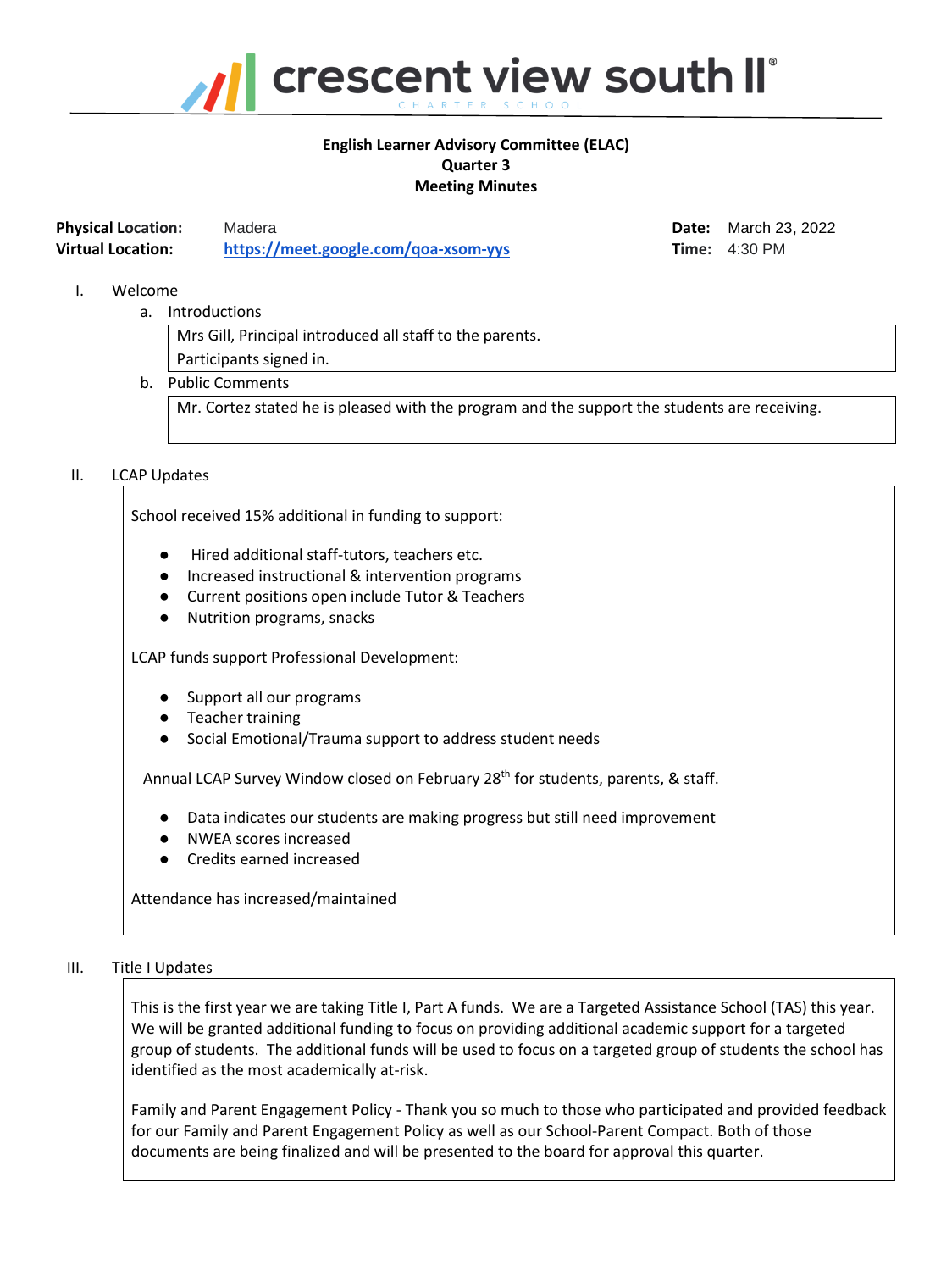### IV. SARC Report

SARC report was approved January 2022. Available on school website www.cvsouth.org

### V. Importance of School Attendance & Teacher-Parent Communication

Parents are encouraged to reach out to the teachers with any questions or concerns regarding their child's progress.

### VI. Required Written Notifications for EL Parents/Guardians

ELPAC Test notifications were sent out to parents/guardians according to state requirements.

### VII. Discuss the school site's services to EL students

- a. How students are identified
- b. Home Language Survey
- c. ELPAC testing and LEP/FEP status
- d. Reclassification procedure
- e. Completion and purpose of CALPADS Fall 1
	- i. Assists the school sites and the district to assess the need for qualified staff for LEP students. It also gives accurate information to the State Department of Education on languages and numbers of LEP students at the school.
- f. Parent comments on EL data

Parents were notified that 159 Students have completed the ELPAC test & 15 are still remaining. School offers tutoring support to all EL Students.

VIII. Additional Items as a follow up from prior meetings

# IX. Discuss topics for the next meeting

Next Meeting June 1st, 2022

- X. School Updates
	- a. CAASPP Testing
	- b. Spring Break

CAASPP Testing-School Goal 95% Tested by April 1st. Test Makeups will be completed through April 17th. Spring Break Apr. 4th-8th.

- XI. Thank everyone for their attendance
- XII. Adjournment

Recorder: Raj Kaur Date: 3/23/22